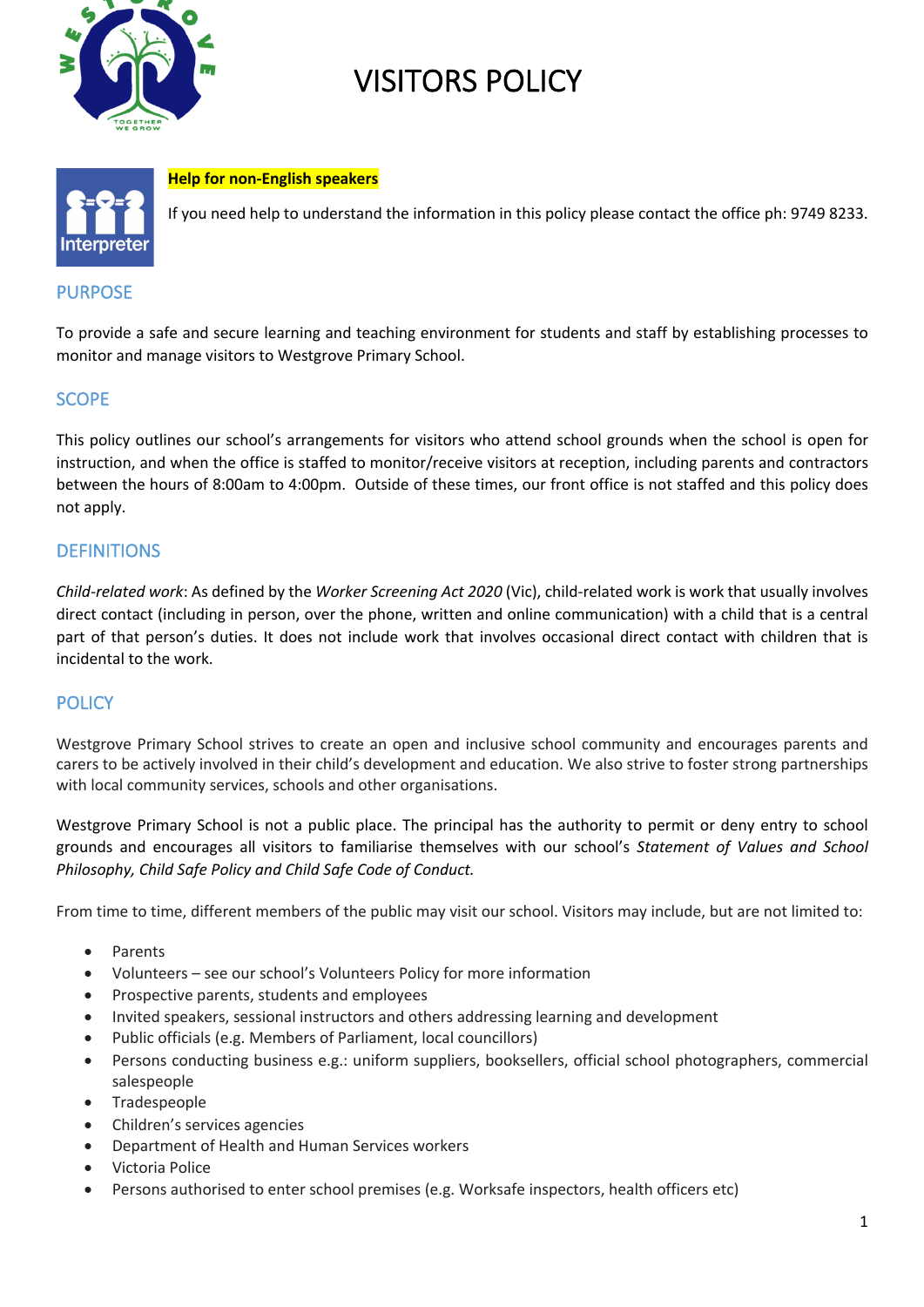- Other Department of Education and Training staff (including allied health staff) or contractors
- NDIS therapists or other allied health or health practitioners

# Sign in procedure

All visitors to Westgrove Primary School are required to report to the school office on arrival. Visitors must

- Record their name, phone number, date and time of visit and purpose of visit using the Compass terminal
- Provide proof of identification to office staff upon request
- Produce evidence of their valid Working with Children Clearance where required by this policy (see below)
- Wear a visitor's [lanyard/name tag] at all times
- Follow instruction from school staff and abide by all relevant school policies relating to appropriate conduct on school grounds including [insert relevant policies eg: Child Safety Code of Conduct, Respect for School Staff, Statement of Values etc] as well as Department policies such as the Sexual Harassment Policy and Workplace Bullying Policy
- Return to the office upon departure, sign out and return visitor's [lanyard/name tag].

Westgrove Primary School will ensure that our school's Child Safety Code of Conduct is available and visible to visitors when they sign in.

## **COVID-19 vaccination information**

Under the directions issued by the Victorian Chief Health Officer, visitors attending school to work are required to be vaccinated or provide evidence that they are medically excepted. Our school is required to collect, record and hold vaccination information from relevant visitors to ensure they meet these requirements.

Department policy also requires us to ensure parents and carers and other adult visitors are vaccinated or medically excepted before entering school buildings and when attending outdoor gatherings and events.

For further information on this process, refer to our school's COVID-19 Mandatory Vaccination – Information Collection and Storage Procedures.

For Department policy on COVID-19 mandatory vaccinations for visitors, including advice on the type of information that schools are required to collect, record and hold, refer to:

• COVID-19 Vaccinations – Visitors and Volunteers on School Sites

#### **Working with Children Clearance**

For Working with Children (WWC) Check and other suitability check requirements relating to parents/carers and other volunteers working with students please see our Volunteer Policy

All visitors who are engaged in **child-related work** (see definition above) must have a valid WWC Clearance.

In some circumstances, visitors to Westgrove Primary School who are **not** engaged in child-related work will also be required to produce a valid WWC Clearance depending on the particular circumstances of their visit. For example, Westgrove Primary School will require a valid WWC Clearance for:

• **visitors who will be working regularly with children** during the time they are visiting, even though direct contact with children is not a central part of their normal duties

**visitors (e.g. contractors)**, who will regularly be performing unsupervised work at the school during school hours or any other time where children are present. Further background checks, including references, may also be requested at the discretion of the principal.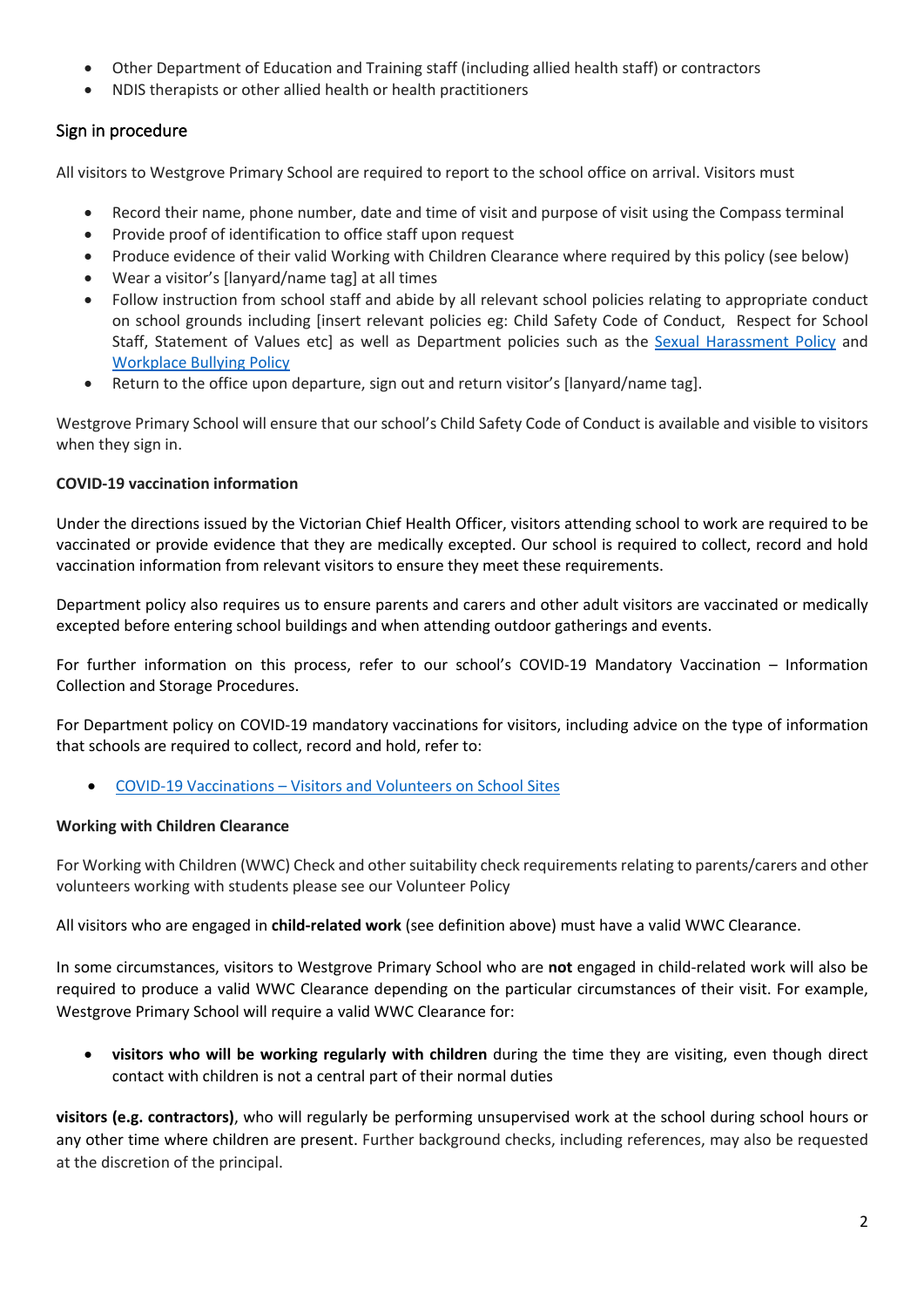Visitors who will be working in areas away from students (e.g. a visiting auditor who will be located in the front office with administration staff) or who will be supervised and accompanied by a staff member during their visit (e.g. a Member of Parliament, a journalist, a prospective parent on a school tour) will not be required to have a WWC Clearance.

Sworn Victoria Police officers or sworn Australian Federal Police officers are exempt from requiring a WWC Check, but may be asked to verify that they are sworn officers by providing proof of identification.

## Invited speakers and presenters

On occasion, Westgrove Primary School may invite external speakers or providers to deliver incursions, presentations, workshops and special programs for our students. Consistent with Department of Education and Training requirements, Westgrove Primary School will:

- ensure that the content of presentations and programs by external providers contributes to the educational development of our students and is consistent with curriculum objectives
- ensure that any proposed visit, programs or content delivered by visitors complies with the requirement that education in Victorian government schools is secular and is consistent with the values of public education, Department policies and the *Education and Training Reform Act 2006* (Vic). In particular, programs delivered by visitors are to be delivered in a manner that supports and promotes the principles and practice of Australian democracy including a commitment to:
	- o elected government
	- o the rule of law
	- o equal rights for all before the law
	- o freedom of religion, speech and association
	- o the values of openness and tolerance
	- o respect the range of views held by students and their families.

## Parent visitors

We understand that there may occasionally be a reason why a parent or carer may want to speak to or see their child at school, during school hours.

If there is a particular pressing or unavoidable issue that cannot wait until the end of the school day, we ask that parents or carers call the school office to make the request to speak to or see their child during school hours.

We also ask that parents avoid arranging to visit their children at school wherever possible, as this can cause inappropriate disruptions to the school day.

All parents or carers who visit our school during school hours, other than for the purposes of school pick ups and drop offs or for specific school events (eg parent teacher interviews, concerts, assemblies etc), are required to sign in as a visitor at the school office.

Parents or carers who are prohibited from entering the school under a court order or direction of the Principal are not permitted to visit the school. Our school maintains and provides staff with a list of restricted parents/carers which may include identifying photographs and any other information as required depending on the level of risk posed.

#### Other visitors

All business operators, tradespeople and other visitors attending the school to conduct work must report to the school office upon arrival for instruction and follow the sign in procedure outlined above.

# **COMMUNICATION**